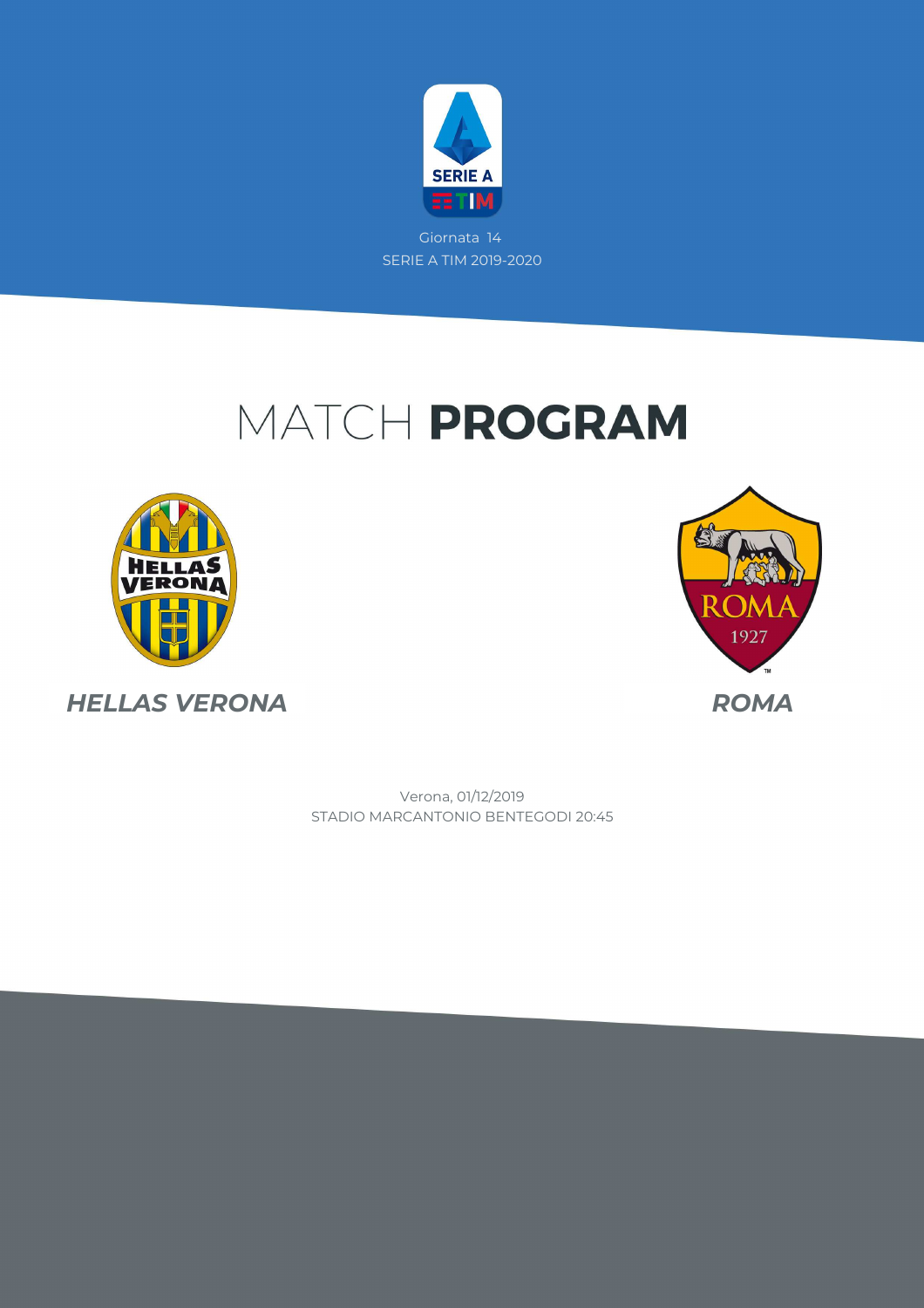

**HELLAS VERONA vs ROMA** 

STADIO MARCANTONIO BENTEGODI 20:45 Verona, 01/12/2019



## *RISULTATI STAGIONALI*

Giornata 14

SERIE A TIM 2019-2020

| <b>TOTALI</b>         | <b>PTI</b>         | <b>GIOC</b> | <b>VINTE</b> | <b>NULLE</b> | <b>PERSE</b> | GF | <b>GS</b> | <b>DIFF.RETI</b>            |
|-----------------------|--------------------|-------------|--------------|--------------|--------------|----|-----------|-----------------------------|
| <b>HELLAS VERONA</b>  | 18                 | 13          | 5            | 3            | 5            | 77 | 11        | $\boldsymbol{o}$            |
| <b>ROMA</b>           | 25                 | 13          | 7            | 4            | ີ<br>∠       | 23 | 14        | $+9$                        |
| <b>CASA/TRASFERTA</b> | <b>PTI</b>         | <b>GIOC</b> | <b>VINTE</b> | <b>NULLE</b> | <b>PERSE</b> | GF | GS        | <b>MEDIA</b><br><b>GOAL</b> |
| <b>HELLAS VERONA</b>  | $\overline{\bf 7}$ | 7           | $\vert$ 3,   | 2            | 2            | 6  | 4         | 0.9                         |
| <b>ROMA</b>           | 11                 | 6           | 3            | 2            |              | 8  | 4         | 1.3                         |

### *ULTIMI PRECEDENTI*

| 2017-18 23 \ G | <b>HELLAS VERONA</b>                                                                                          | <b>ROMA</b>                         |         |
|----------------|---------------------------------------------------------------------------------------------------------------|-------------------------------------|---------|
| 04/02/2018     |                                                                                                               | $1'(1^{\circ}T)$ C. UNDER           | $O-I$   |
| 2017-18 4 \ G  | <b>ROMA</b>                                                                                                   | <b>HELLAS VERONA</b>                |         |
| 16/09/2017     | 22'(1 <sup>°</sup> T) R. NAINGGOLAN, 33'(1 <sup>°</sup> T) E. DZEKO, 16'(2 <sup>°</sup> T) E.<br><b>DZEKO</b> |                                     | $3-0$   |
| 2015-16 20 A G | <b>ROMA</b>                                                                                                   | <b>HELLAS VERONA</b>                |         |
| 17/01/2016     | 41'(1°T) R. NAINGGOLAN                                                                                        | 16'(2°T) G. PAZZINI                 | $7 - 7$ |
| 2015-16 1 \ G  | <b>HELLAS VERONA</b>                                                                                          | <b>ROMA</b>                         |         |
| 22/08/2015     | 16'(2°T) B. JANKOVIC                                                                                          | 21'(2°T) A. FLORENZI                | $7-7$   |
| 2014-15 24 \ G | <b>HELLAS VERONA</b>                                                                                          | <b>ROMA</b>                         |         |
| 22/02/2015     | 38'(1 <sup>°</sup> T) B. JANKOVIC                                                                             | <b>26'(1<sup>°</sup>T) F. TOTTI</b> | $7 - 7$ |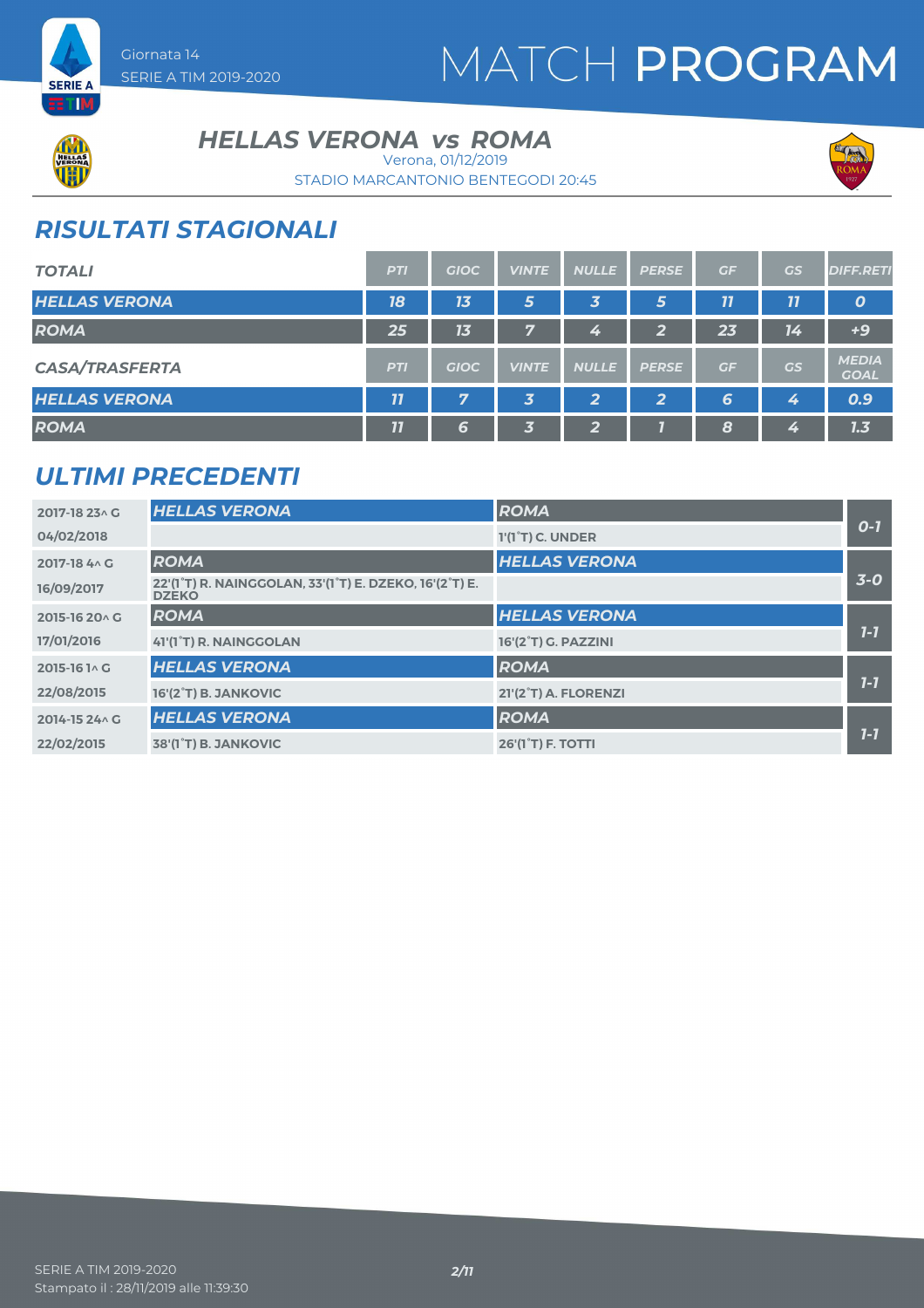



ETM

#### **HELLAS VERONA vs ROMA**

Verona, 01/12/2019

STADIO MARCANTONIO BENTEGODI 20:45



## *ROSA DELLE SQUADRE*

| <b>HELLAS VERONA</b>               | PRES. A          | <b>GOL A</b>        | <b>GOL 2019-20</b>          | <b>PRES. 2019-20</b> | MIN. 2019-20     |
|------------------------------------|------------------|---------------------|-----------------------------|----------------------|------------------|
| <b>PORTIERI</b>                    |                  |                     |                             |                      |                  |
| <b>1 MARCO SILVESTRI</b>           | 18               | 23                  | 11                          | 13                   | 1247             |
| <b>22 ALESSANDRO BERARDI</b>       | $\boldsymbol{O}$ | $\boldsymbol{O}$    | $\boldsymbol{O}$            | $\boldsymbol{O}$     | O                |
| <b>77 DORIAN JERZY CIEZKOWSKI</b>  | O                | 0                   | $\boldsymbol{O}$            | O                    | 0                |
| <b>96 BORIS RADUNOVIC</b>          | $\overline{1}$   | $\overline{1}$      | $\boldsymbol{O}$            | $\boldsymbol{O}$     | O                |
| <b>DIFENSORI</b>                   |                  |                     |                             |                      |                  |
| <b>5 DAVIDE FARAONI</b>            | 71               | 4                   | $\mathbf{I}$                | 13                   | 1247             |
| <b>13 AMIR RRAHMANI</b>            | 13               | $\boldsymbol{0}$    | $\boldsymbol{O}$            | 13                   | 1229             |
| <b>15 SALVATORE BOCCHETTI</b>      | 74               | $\mathbf{7}$        | O                           | 3                    | <b>180</b>       |
| <b>17 ALESSANDRO CRESCENZI</b>     | 22               | $\boldsymbol{0}$    | $\boldsymbol{O}$            | $\boldsymbol{O}$     | $\boldsymbol{o}$ |
| <b>21 KORAY GUNTER</b>             | 26               | 0                   | $\boldsymbol{O}$            | 12                   | 1020             |
| <b>24 MARASH KUMBULLA</b>          | $\mathbf{9}$     | $\overline{1}$      | $\overline{1}$              | $\mathcal{G}$        | 750              |
| 27 PAWEL DAWIDOWICZ                | 6                | O                   | O                           | 6                    | 338              |
| <b>30 DE OLIVEIRA WESLEY</b>       | $\boldsymbol{O}$ | $\boldsymbol{o}$    | $\boldsymbol{O}$            | $\boldsymbol{O}$     | 0                |
| <b>33 ALAN EMPEREUR</b>            | $\overline{2}$   | 0                   | $\boldsymbol{O}$            | $\overline{2}$       | <b>196</b>       |
| <b>39 DESTINY UDOGIE</b>           | $\boldsymbol{O}$ | $\boldsymbol{O}$    | $\boldsymbol{O}$            | $\boldsymbol{O}$     | $\boldsymbol{o}$ |
| <b>98 CLAUD ADJAPONG</b>           | 32               | $\overline{2}$      | 0                           | 0                    | 0                |
| <b>CENTROCAMPISTI</b>              |                  |                     |                             |                      |                  |
| <b>3 LUIGI VITALE</b>              | 48               | 1                   | 0                           | $\overline{2}$       | 45               |
| <b>4 MIGUEL VELOSO</b>             | 125              | 5                   | $\overline{2}$              | 70                   | 914              |
| <b>7 EMMANUEL BADU</b>             | <b>170</b>       | 10                  | O                           | O                    | 0                |
| <b>8 LIAM HENDERSON</b>            | 4                | $\boldsymbol{0}$    | $\boldsymbol{O}$            | 4                    | 210              |
| <b>12 DANIEL BESSA</b>             | 62               | 4                   | 0                           | O                    | 0                |
| <b>14 VALERIO VERRE</b>            | 66               | $\mathbf{I}$        | $\overline{I}$              | 12                   | 727              |
| <b>18 LUCAS FELIPPE NASCIMENTO</b> | $\boldsymbol{O}$ | 0                   | $\boldsymbol{O}$            | O                    | 0                |
| <b>20 MATTIA ZACCAGNI</b>          | 21               | $\boldsymbol{o}$    | $\boldsymbol{O}$            | 12                   | 772              |
| <b>23 ANTONIO DI GAUDIO</b>        | 41               | 3                   | O                           | 0                    | 0                |
| <b>25 ANDREA DANZI</b>             | 6                | $\boldsymbol{O}$    | $\boldsymbol{O}$            | $\mathbf{7}$         | 4                |
| <b>32 MATTEO PESSINA</b>           | 24               | $\overline{2}$      | $\overline{2}$              | 12                   | 747              |
| <b>34 SOFYAN AMRABAT</b>           | 13               | O                   | $\boldsymbol{O}$            | 13                   | <b>1172</b>      |
| <b>88 DARKO LAZOVIC</b>            | <b>115</b>       | 6                   | $\overline{1}$              | 13                   | 1202             |
| <b>ATTACCANTI</b>                  |                  |                     |                             |                      |                  |
| 9 MARIUSZ STEPINSKI                | 67               | 11                  | 0                           | 10                   | 482              |
| <b>10 SAMUEL DI CARMINE</b>        | 8                | $\boldsymbol{\eta}$ | $\boldsymbol{\overline{I}}$ | 6                    | 357              |
| <b>11 GIAMPAOLO PAZZINI</b>        | 370              | 777                 | O                           | 2                    | 16               |
| <b>16 ABDOULAYE TRAORE</b>         | $\boldsymbol{O}$ | $\pmb{o}$           | $\boldsymbol{o}$            | $\boldsymbol{o}$     | $\pmb{o}$        |
| <b>19 LUBOMIR TUPTA</b>            | $\overline{2}$   | $\pmb{o}$           | O                           | O                    | $\pmb{o}$        |
| 29 EDDIE SALCEDO                   | 10               | $\mathbf{I}$        | $\mathbf{I}$                | 8                    | 447              |
| <b>66 GENNARO TUTINO</b>           | 6                | 0                   | 0                           | 6                    | 250              |
| <b>STAFF TECNICO</b>               |                  |                     |                             |                      |                  |

*IVAN JURIC*

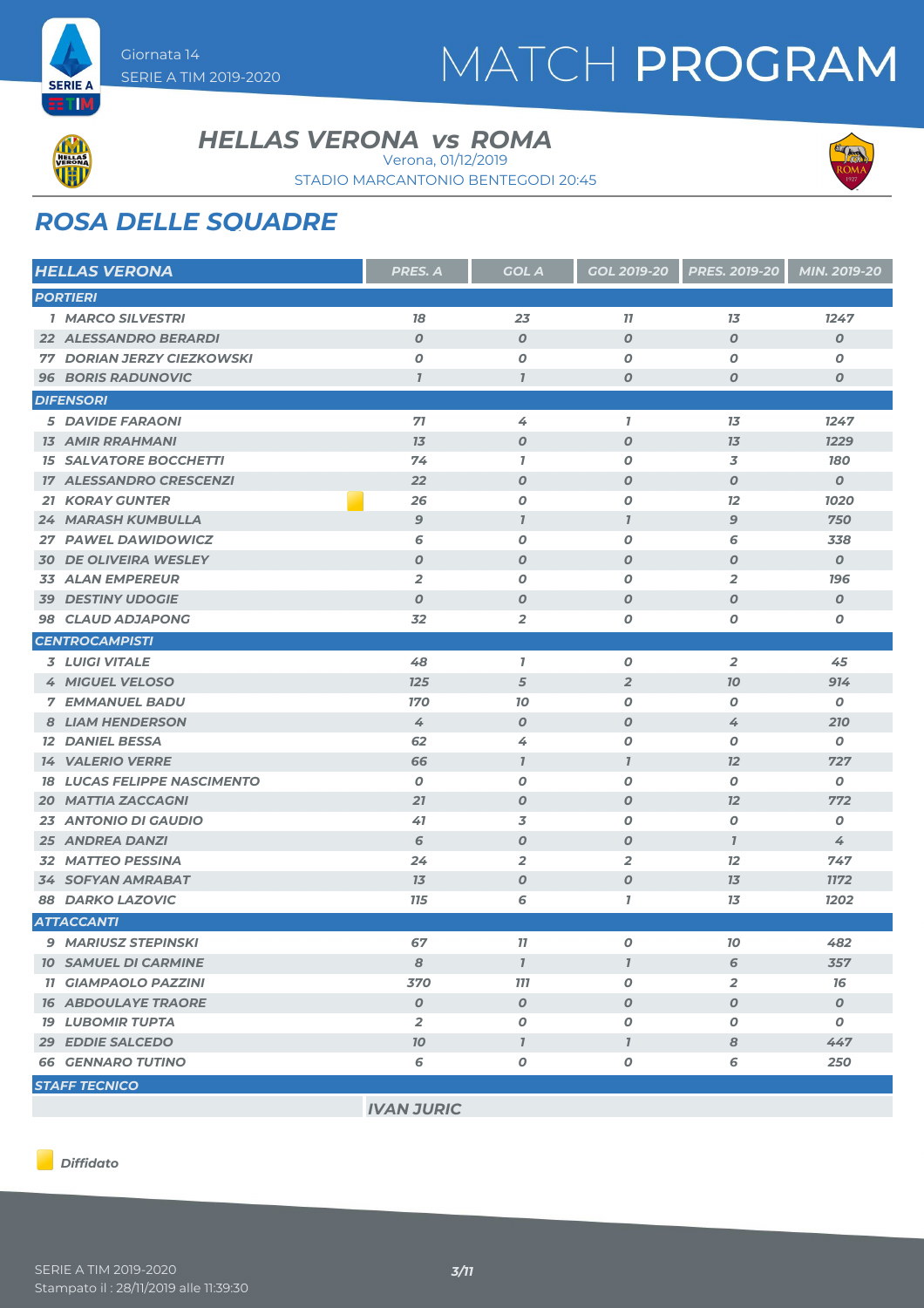



**ETM** 

#### **HELLAS VERONA vs ROMA**

Verona, 01/12/2019

STADIO MARCANTONIO BENTEGODI 20:45



| <b>ROMA</b>                   | PRES. A          | <b>GOL A</b>     | GOL 2019-20      | <b>PRES. 2019-20</b> | MIN. 2019-20     |
|-------------------------------|------------------|------------------|------------------|----------------------|------------------|
| <b>PORTIERI</b>               |                  |                  |                  |                      |                  |
| <b>13 PAU LOPEZ</b>           | 13               | 14               | 14               | 13                   | 1266             |
| <b>45 MATTEO CARDINALI</b>    | $\boldsymbol{0}$ | $\boldsymbol{O}$ | $\boldsymbol{O}$ | $\boldsymbol{O}$     | $\boldsymbol{O}$ |
| <b>63 DANIEL FUZATO</b>       | $\boldsymbol{0}$ | $\boldsymbol{o}$ | 0                | 0                    | 0                |
| <b>83 ANTONIO MIRANTE</b>     | 350              | 478              | $\boldsymbol{O}$ | 0                    | $\boldsymbol{o}$ |
| <b>DIFENSORI</b>              |                  |                  |                  |                      |                  |
| 2 DAVIDE ZAPPACOSTA           | 86               | 5                | $\boldsymbol{o}$ | $\overline{1}$       | 16               |
| 5 JUAN JESUS                  | 175              | $\overline{2}$   | $\boldsymbol{O}$ | $\overline{3}$       | <b>117</b>       |
| <b>6 CHRIS SMALLING</b>       | 9                | $\overline{2}$   | $\overline{2}$   | 9                    | 877              |
| <b>11 ALEKSANDAR KOLAROV</b>  | 163              | 20               | 4                | 13                   | 1266             |
| <b>15 MERT CETIN</b>          | 3                | 0                | 0                | 3                    | 138              |
| <b>18 DAVIDE SANTON</b>       | 125              | $\boldsymbol{0}$ | $\boldsymbol{O}$ | $\overline{7}$       | 238              |
| <b>20 FEDERICO FAZIO</b>      | <b>713</b>       | $\mathbf{9}$     | $\boldsymbol{o}$ | 8                    | 669              |
| <b>23 GIANLUCA MANCINI</b>    | 53               | $\overline{7}$   | $\mathbf{7}$     | 12                   | <b>1091</b>      |
| <b>24 ALESSANDRO FLORENZI</b> | 221              | 25               | $\boldsymbol{o}$ | 9                    | 669              |
| <b>28 WILLIAM BIANDA</b>      | $\boldsymbol{0}$ | $\boldsymbol{0}$ | $\boldsymbol{O}$ | $\boldsymbol{O}$     | $\boldsymbol{0}$ |
| 37 LEONARDO SPINAZZOLA        | 69               | $\boldsymbol{o}$ | 0                | 9                    | 506              |
| <b>60 DEVID EUGENE BOUAH</b>  | $\boldsymbol{0}$ | $\boldsymbol{0}$ | $\boldsymbol{O}$ | $\boldsymbol{O}$     | $\boldsymbol{0}$ |
| <b>61 RICCARDO CALAFIORI</b>  | 0                | 0                | $\boldsymbol{o}$ | 0                    | O                |
| <b>CENTROCAMPISTI</b>         |                  |                  |                  |                      |                  |
| <b>4 BRYAN CRISTANTE</b>      | 114              | 78               | $\mathbf{I}$     | 8                    | 605              |
| <b>7 LORENZO PELLEGRINI</b>   | 708              | 14               | $\boldsymbol{O}$ | $\overline{7}$       | 620              |
| <b>21 JORDAN VERETOUT</b>     | 80               | 14               | $\mathbf{I}$     | 11                   | 1072             |
| 22 NICOLO' ZANIOLO            | 40               | $\overline{7}$   | $\overline{3}$   | 13                   | 965              |
| <b>27 JAVIER PASTORE</b>      | 91               | 17               | 0                | 8                    | 474              |
| <b>42 AMADOU DIAWARA</b>      | 88               | $\mathcal{I}$    | $\boldsymbol{O}$ | 5                    | 250              |
| <b>52 EDOARDO BOVE</b>        | $\boldsymbol{0}$ | $\boldsymbol{O}$ | $\boldsymbol{o}$ | O                    | 0                |
| <b>53 ALESSIO RICCARDI</b>    | $\boldsymbol{0}$ | $\boldsymbol{O}$ | $\boldsymbol{O}$ | $\boldsymbol{O}$     | $\boldsymbol{O}$ |
| <b>54 EBRIMA DARBOE</b>       | 0                | $\boldsymbol{o}$ | 0                | 0                    | 0                |
| <b>77 HENRIKH MKHITARYAN</b>  | 4                | $\overline{I}$   | $\overline{I}$   | 4                    | 304              |
| <b>ATTACCANTI</b>             |                  |                  |                  |                      |                  |
| <b>8 DIEGO PEROTTI</b>        | 133              | 26               | $\pmb{o}$        | 5                    | 123              |
| <b>9 EDIN DZEKO</b>           | <b>150</b>       | 68               | 6                | 13                   | 1220             |
| <b>17 CENGIZ UNDER</b>        | 57               | 77               | $\mathbf{I}$     | 5                    | 233              |
| <b>19 NIKOLA KALINIC</b>      | <b>102</b>       | 33               | $\boldsymbol{o}$ | 3                    | 89               |
| <b>47 RUBEN PROVIDENCE</b>    | $\boldsymbol{0}$ | $\pmb{o}$        | O                | O                    | 0                |
| <b>48 MIRKO ANTONUCCI</b>     | 4                | $\boldsymbol{o}$ | $\boldsymbol{o}$ | $\overline{2}$       | 91               |
| 55 LUDOVICO D'ORAZIO          | 0                | 0                | 0                | 0                    | 0                |
| <b>99 JUSTIN KLUIVERT</b>     | 40               | $\overline{3}$   | $\overline{2}$   | 11                   | 945              |
| <b>STAFF TECNICO</b>          |                  |                  |                  |                      |                  |

*Squalificato*

*PAULO FONSECA*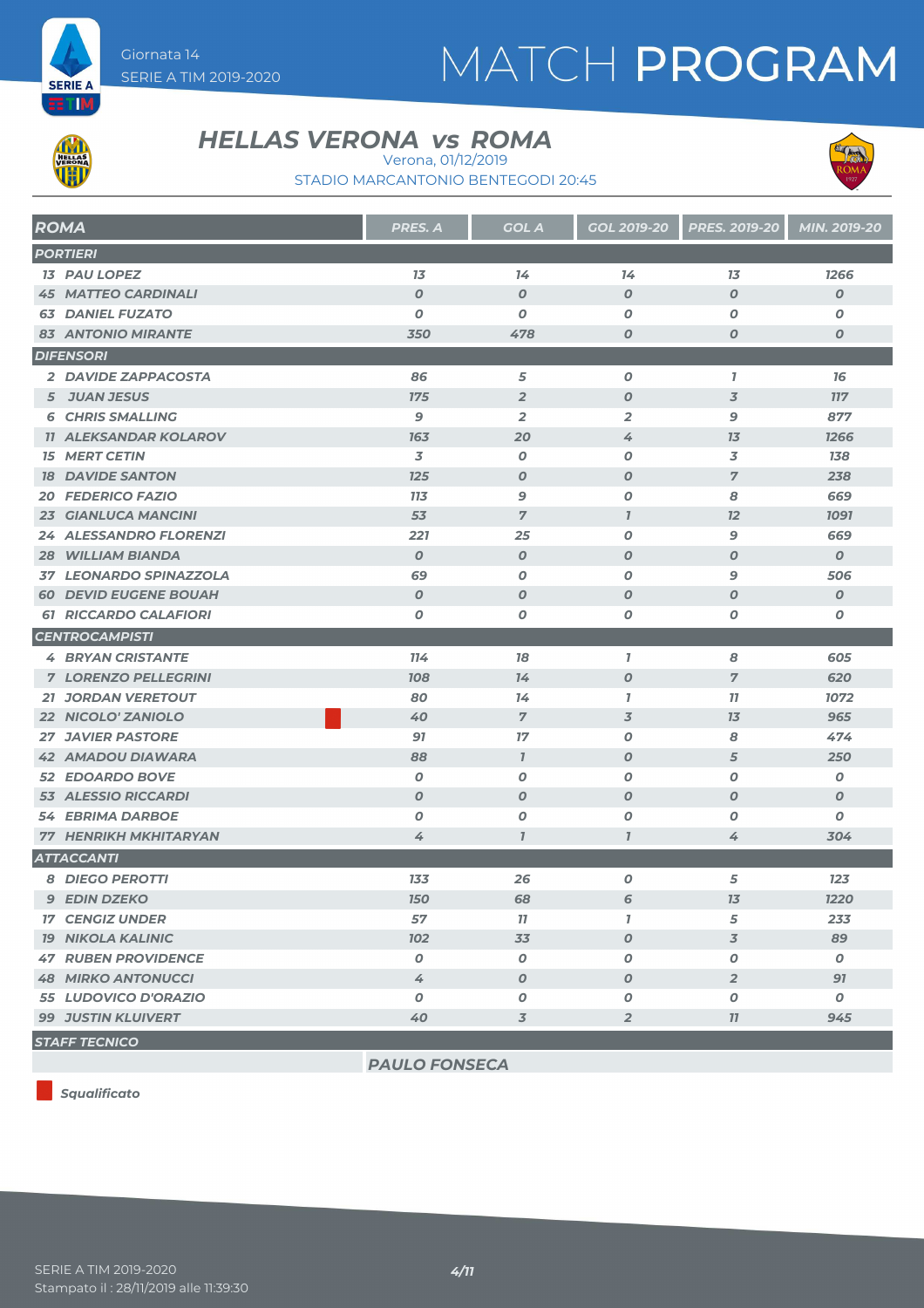



**SERIE A** ETIM

#### **HELLAS VERONA vs ROMA**

Verona, 01/12/2019

STADIO MARCANTONIO BENTEGODI 20:45



### *RENDIMENTO RECENTE*

| <b>HELLAS VERONA</b> |                                         |                                  |         |
|----------------------|-----------------------------------------|----------------------------------|---------|
| 13^ GIORNATA         | <b>HELLAS VERONA</b>                    | <b>FIORENTINA</b>                |         |
| 24/11/2019           | 21'(2°T) S. DI CARMINE                  |                                  | $7-0$   |
| 12^ GIORNATA         | <b>INTER</b>                            | <b>HELLAS VERONA</b>             |         |
| 09/11/2019           | 20'(2°T) M. VECINO, 38'(2°T) N. BARELLA | 19'(1 <sup>°</sup> T) V. VERRE   | $2 - 7$ |
| <b>11^ GIORNATA</b>  | <b>HELLAS VERONA</b>                    | <b>BRESCIA</b>                   |         |
| 03/11/2019           | 5'(2°T) E. SALCEDO, 36'(2°T) M. PESSINA | 40'(2°T) M. BALOTELLI            | $2 - 1$ |
| 10^ GIORNATA         | <b>PARMA</b>                            | <b>HELLAS VERONA</b>             |         |
| 29/10/2019           |                                         | 10'(1 <sup>°</sup> T) D. LAZOVIC | $O-I$   |
| 9^ GIORNATA          | <b>HELLAS VERONA</b>                    | <b>SASSUOLO</b>                  |         |
| 25/10/2019           |                                         | 5'(2 <sup>°</sup> T) F. DJURICIC | $O-7$   |

#### *ROMA*

| <b>13^ GIORNATA</b> | <b>ROMA</b>                                                           | <b>BRESCIA</b>                                                                                                               |         |
|---------------------|-----------------------------------------------------------------------|------------------------------------------------------------------------------------------------------------------------------|---------|
| 24/11/2019          | 4'(2°T) C. SMALLING, 12'(2°T) G. MANCINI, 21'(2°T) E.<br><b>DZEKO</b> |                                                                                                                              | $3-0$   |
| 12^ GIORNATA        | <b>PARMA</b>                                                          | ROMA                                                                                                                         |         |
| 10/11/2019          | 23'(2°T) M. SPROCATI, 48'(2°T) A. CORNELIUS                           |                                                                                                                              | $2 - 0$ |
| <b>11^ GIORNATA</b> | <b>ROMA</b>                                                           | <b>NAPOLI</b>                                                                                                                |         |
| 02/11/2019          | 19'(1°T) N. ZANIOLO, 10'(2°T) J. VERETOUT                             | $27'(2°T)$ A. MILIK                                                                                                          | $2 - 7$ |
| 10^ GIORNATA        | <b>UDINESE</b>                                                        | ROMA                                                                                                                         |         |
| 30/10/2019          |                                                                       | 14'(1 <sup>°</sup> T) N. ZANIOLO, 6'(2 <sup>°</sup> T) C. SMALLING, 9'(2 <sup>°</sup> T) J.<br>KLUIVERT, 21'(2°T) A. KOLAROV | $0 - 4$ |
| 9^ GIORNATA         | <b>ROMA</b>                                                           | <b>MILAN</b>                                                                                                                 |         |
| 27/10/2019          | 38'(1 <sup>°</sup> T) E. DZEKO, 14'(2 <sup>°</sup> T) N. ZANIOLO      | 10'(2°T) T. HERNANDEZ                                                                                                        | $2 - 7$ |

| <b>CONFRONTO SQUADRE (Valori medi)</b> | <b>HELLAS VERONA</b> | <b>ROMA</b> |
|----------------------------------------|----------------------|-------------|
| <b>Goal Fatti</b>                      | 0.85                 | 1.77        |
| <b>Goal Subiti</b>                     | 0.85                 | 1.08        |
| <b>Tiri totali</b>                     | 8.54                 | 11.77       |
| <b>Tiri in porta</b>                   | 4.62                 | 6.23        |
| <b>Assist</b>                          | 0.38                 | 0.92        |
| Azioni di attacco                      | 45.69                | 49.15       |
| Passaggi riusciti                      | 312                  | 407         |
| Passaggi riusciti %                    | 76%                  | 84%         |
| <b>Falli Fatti</b>                     | 15                   | 15.31       |
| <b>Falli Subiti</b>                    | 13.15                | 11.38       |
| <b>Baricentro</b>                      | 49.84m               | 53.12m      |
| <b>Passaggi Chiave</b>                 | 3.15                 | 4           |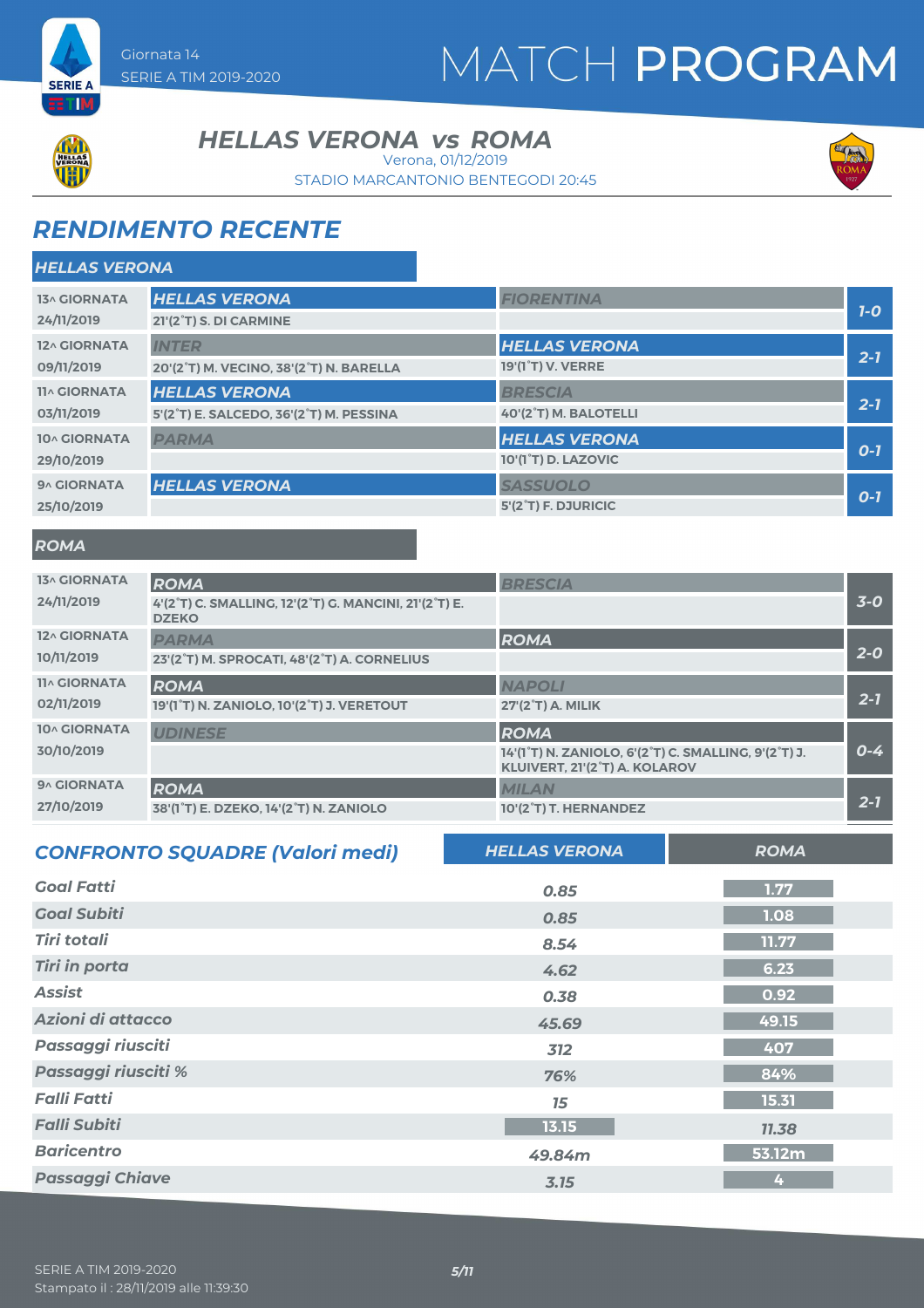

#### **HELLAS VERONA vs ROMA**

Verona, 01/12/2019

STADIO MARCANTONIO BENTEGODI 20:45



### *RENDIMENTO ATLETICO \**

| <b>HELLAS VERONA</b>    | Pres. (Min.) | Media (km) | Media<br>Sprint (Km) | <b>ROMA</b>            | Pres. (Min.) | Media (km | Media<br>Sprint (Km) |
|-------------------------|--------------|------------|----------------------|------------------------|--------------|-----------|----------------------|
| 5 D. FARAONI            | 13 (1247')   | 11.148     | 1.138                | 4 B. CRISTANTE         | 8 (605')     | 11.319    | 0.644                |
| 34 S. AMRABAT           | 13 (1172')   | 10.951     | 0.994                | 21 J. VERETOUT         | 11 (1072')   | 11.06     | 0.932                |
| 4 M. VELOSO             | 10(914)      | 10.796     | 0.874                | <b>7</b> L. PELLEGRINI | 7(620)       | 10.655    | 1.016                |
| <b>13</b> A. RRAHMANI   | 13 (1229')   | 10.608     | 0.769                | 23 G. MANCINI          | 12 (1091')   | 10.459    | 0.696                |
| 21 K. GUNTER            | 12 (1020')   | 10.339     | 0.586                | <b>6</b> C. SMALLING   | 9(877)       | 10.347    | 0.646                |
| 33 A. EMPEREUR          | 2(196)       | 10.33      | 0.556                | <b>11</b> A. KOLAROV   | 13 (1266')   | 10.344    | 1.103                |
| 32 M. PESSINA           | 12(747)      | 10.171     | 0.721                | 77 H. MKHITARYAN       | 4(304)       | 9.85      | 1.009                |
| 88 D. LAZOVIC           | 13 (1202')   | 10.147     | 1.066                | 9 E. DZEKO             | 13 (1220')   | 9.789     | 0.668                |
| 24 M. KUMBULLA          | 9(750)       | 9.874      | 0.619                | <b>20 F. FAZIO</b>     | 8(669)       | 9.525     | 0.679                |
| 9 M. STEPINSKI          | 10(482)      | 8.834      | 0.909                | 22 N. ZANIOLO          | 13 (965')    | 9.318     | 0.827                |
| <b>8</b> L. HENDERSON   | 4(210)       | 8.812      | 0.738                | 99 J. KLUIVERT         | 11(945)      | 9.288     | 1.005                |
| 20 M. ZACCAGNI          | 12(772)      | 8.585      | 0.808                | 27J. PASTORE           | 8(474)       | 9.254     | 0.713                |
| 27 P. DAWIDOWICZ        | 6(338)       | 8.56       | 0.437                | 42 A. DIAWARA          | 5(250)       | 9.187     | 0.69                 |
| <b>10</b> S. DI CARMINE | 6(357)       | 8.35       | 0.809                | 24 A. FLORENZI         | 9(669)       | 8.661     | 0.642                |
| <b>14</b> V. VERRE      | 12(727)      | 8.16       | 0.678                | <b>15</b> M. CETIN     | 3(138)       | 8.391     | 0.595                |
| <b>15</b> S. BOCCHETTI  | 3(180)       | 7.908      | 0.42                 | 37 L. SPINAZZOLA       | 9(506)       | 8.176     | 0.797                |
| 29 E. SALCEDO           | 8(447)       | 7.4        | 0.741                | 17 C. UNDER            | 5(233)       | 7.284     | 0.661                |
| <b>66</b> G. TUTINO     | 6 (250')     | 6.545      | 0.543                | <b>18</b> D. SANTON    | 7(238)       | 7.006     | 0.632                |
| <b>3</b> L. VITALE      | 2(45)        | 3.317      | 0.44                 | 5 JUAN JESUS           | 3(117)       | 5.674     | 0.545                |
| <b>11</b> G. PAZZINI    | 2(16')       | 1.125      | 0.15                 | 48 M. ANTONUCCI        | 2(91)        | 5.415     | 0.547                |
| <b>25</b> A. DANZI      | 1(4)         | 0.424      | 0.015                | 8 D. PEROTTI           | 5(123)       | 4.235     | 0.489                |
|                         |              |            |                      | <b>19 N. KALINIC</b>   | 3(89)        | 3.119     | 0.32                 |
|                         |              |            |                      | 2 D. ZAPPACOSTA        | 1(16)        | 2.201     | 0.201                |

\* Le informazioni riportate sul Rendimento Atletico sono da intendersi riferite al periodo di permanenza nella squadra corrente.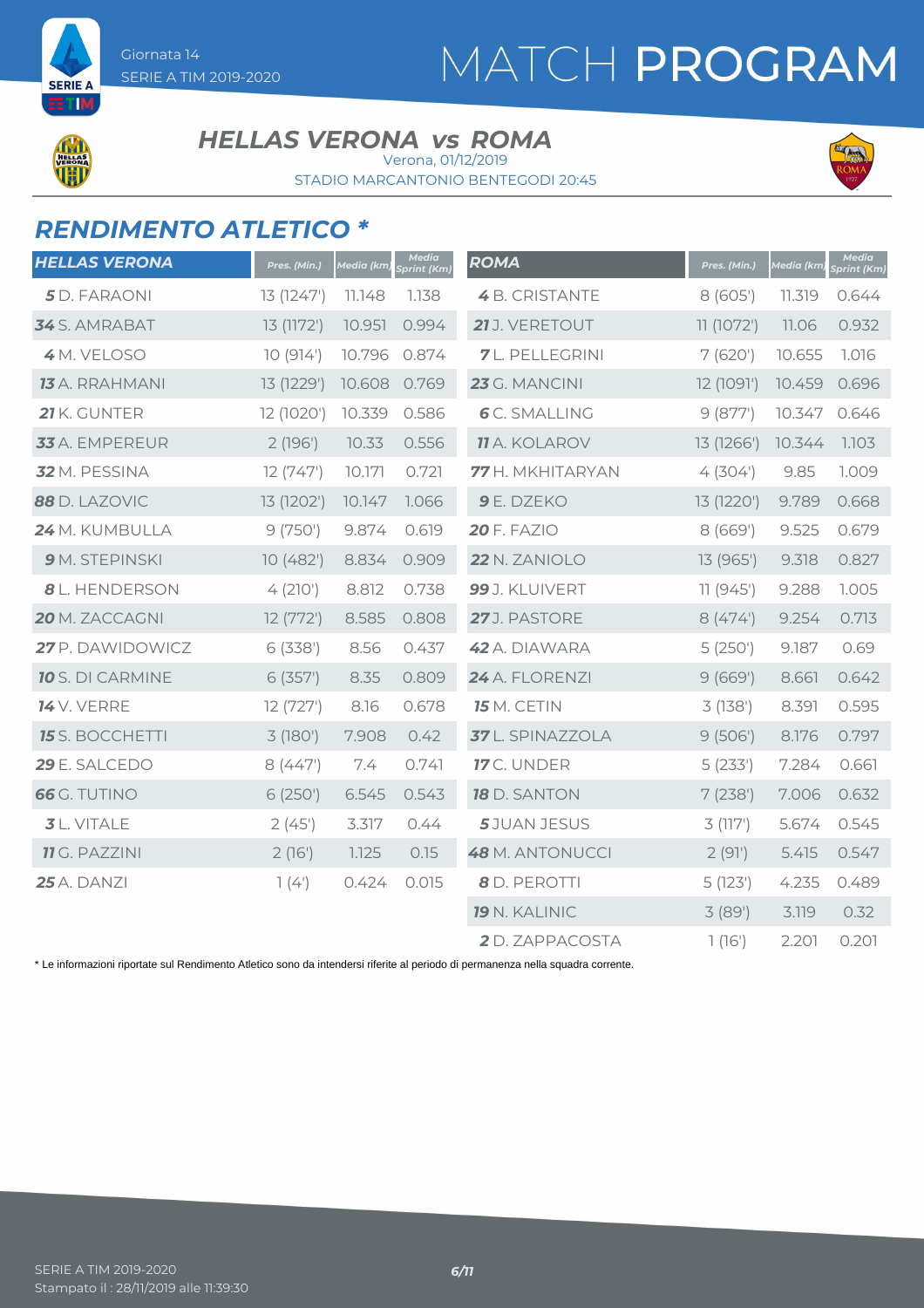

Giornata 14

SERIE A TIM 2019-2020

**HELLAS VERONA vs ROMA** 

STADIO MARCANTONIO BENTEGODI 20:45 Verona, 01/12/2019



### *GLI INCONTRI DELLA 14 ^ GIORNATA*

| <b>BRESCIA</b>       | <b>ATALANTA</b>  | 30/11/2019 15:00 |
|----------------------|------------------|------------------|
| <b>GENOA</b>         | <b>TORINO</b>    | 30/11/2019 18:00 |
| <b>FIORENTINA</b>    | <b>LECCE</b>     | 30/11/2019 20:45 |
| <b>JUVENTUS</b>      | <b>SASSUOLO</b>  | 01/12/2019 12:30 |
| <b>INTER</b>         | <b>SPAL</b>      | 01/12/2019 15:00 |
| <b>LAZIO</b>         | <b>UDINESE</b>   | 01/12/2019 15:00 |
| <b>PARMA</b>         | <b>MILAN</b>     | 01/12/2019 15:00 |
| <b>NAPOLI</b>        | <b>BOLOGNA</b>   | 01/12/2019 18:00 |
| <b>HELLAS VERONA</b> | <b>ROMA</b>      | 01/12/2019 20:45 |
| <b>CAGLIARI</b>      | <b>SAMPDORIA</b> | 02/12/2019 20:45 |

### *CLASSIFICA SERIE A*

|                      | <b>PTI</b>     | <b>GIOC</b> | <b>VINTE</b>   | <b>NULLE</b>                | <b>PERSE</b>            | GF           | <b>GS</b> | <b>DIFF.RETI</b> |
|----------------------|----------------|-------------|----------------|-----------------------------|-------------------------|--------------|-----------|------------------|
| <b>JUVENTUS</b>      | 35             | 13          | 11             | $\overline{2}$              | $\boldsymbol{O}$        | 23           | 10        | $+13$            |
| <b>INTER</b>         | 34             | 13          | 77             | $\boldsymbol{\overline{I}}$ | $\mathbf{7}$            | 29           | 12        | $+17$            |
| <b>LAZIO</b>         | 27             | 13          | 8              | $\overline{3}$              | $\overline{2}$          | 30           | 14        | $+16$            |
| <b>CAGLIARI</b>      | 25             | 13          | $\overline{7}$ | 4                           | $\overline{2}$          | 25           | 14        | $+77$            |
| <b>ROMA</b>          | 25             | 13          | $\overline{7}$ | 4                           | $\overline{\mathbf{2}}$ | 23           | 14        | $+9$             |
| <b>ATALANTA</b>      | 22             | 13          | 6              | 4                           | $\overline{3}$          | 31           | 21        | $+10$            |
| <b>NAPOLI</b>        | 20             | 13          | 5              | 5                           | $\overline{3}$          | 22           | 76        | $+6$             |
| <b>PARMA</b>         | 78             | 13          | 5              | $\overline{3}$              | 5                       | 20           | 17        | $+3$             |
| <b>HELLAS VERONA</b> | 18             | 13          | 5              | $\overline{\mathbf{3}}$     | 5                       | 11           | 11        | $\boldsymbol{o}$ |
| <b>FIORENTINA</b>    | 76             | 13          | 4              | 4                           | 5                       | 18           | 20        | $-2$             |
| <b>TORINO</b>        | 14             | 13          | 4              | $\overline{2}$              | $\overline{7}$          | 15           | 20        | $-5$             |
| <b>MILAN</b>         | 14             | 13          | 4              | $\overline{2}$              | $\overline{7}$          | 12           | 17        | $-5$             |
| <b>UDINESE</b>       | 14             | 13          | 4              | $\overline{2}$              | $\overline{7}$          | 9            | 20        | $-11$            |
| <b>SASSUOLO</b>      | 13             | 12          | 4              | $\mathbf{7}$                | $\overline{7}$          | 22           | 23        | $-7$             |
| <b>BOLOGNA</b>       | 13             | 13          | $\overline{3}$ | 4                           | 6                       | 18           | 22        | $-4$             |
| <b>SAMPDORIA</b>     | 12             | 13          | $\overline{3}$ | $\overline{3}$              | $\overline{7}$          | $\mathbf{9}$ | 20        | $-77$            |
| <b>LECCE</b>         | 11             | 13          | $\overline{2}$ | 5                           | 6                       | 17           | 27        | $-10$            |
| <b>GENOA</b>         | 10             | 13          | $\overline{2}$ | 4                           | $\overline{7}$          | 15           | 27        | $-12$            |
| <b>SPAL</b>          | 9              | 13          | $\overline{2}$ | $\overline{3}$              | 8                       | 8            | <b>19</b> | $-77$            |
| <b>BRESCIA</b>       | $\overline{7}$ | 12          | $\overline{2}$ | $\mathbf{I}$                | 9                       | 70           | 23        | $-13$            |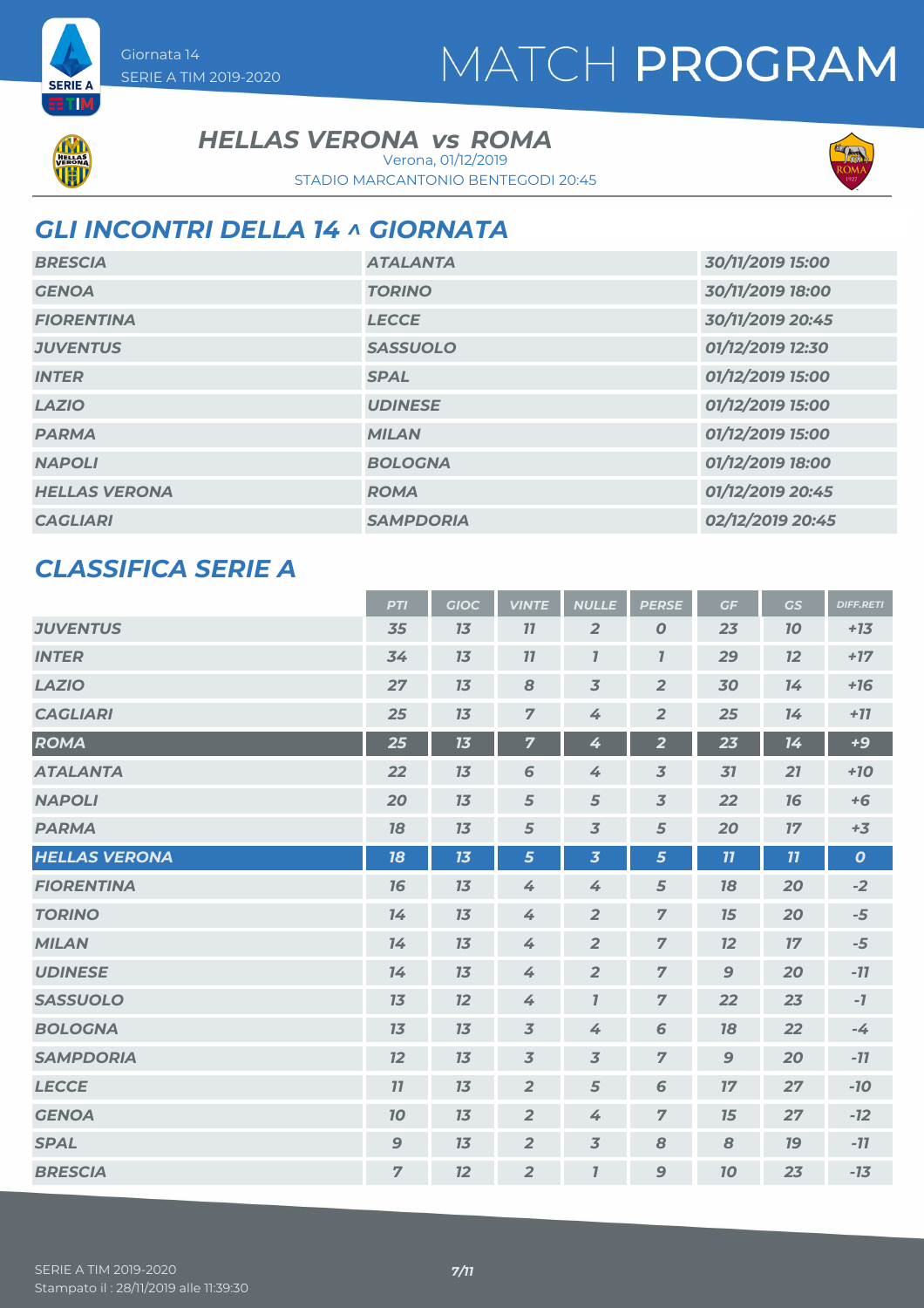

#### **HELLAS VERONA vs ROMA**

STADIO MARCANTONIO BENTEGODI 20:45 Verona, 01/12/2019



### *CLASSIFICA GIOCATORI*

SERIE A TIM 2019-2020

Giornata 14

| <b>RANKING MARCATORI</b> | <b>Gol(Rigore)</b> |
|--------------------------|--------------------|
| <b>C. IMMOBILE</b>       | $LAZ$ 15 (5)       |
| 2 R. LUKAKU              | <b>INT</b> 10(3)   |
| 3 L. MURIEL              | ATA 8 (3)          |
| 4 D. BERARDI             | SAS 7(0)           |
| 4 A. BELOTTI             | <b>TOR</b> 7(4)    |
| 4 JOAO PEDRO             | CAG 7(2)           |
| 7 D. ZAPATA              | ATA 6 (0)          |
| <b>7 F. CAPUTO</b>       | SAS 6 (0)          |
| 7 J. CORREA              | $LAZ$ 6 (0)        |
| 7 E. DZEKO               | <b>ROM 6 (0)</b>   |

### *CLASSIFICA SQUADRE*

| <b>RANKING SQUADRE</b>  | <b>Gol - Media Gol</b>            |
|-------------------------|-----------------------------------|
| <b>ATALANTA</b>         | 2.38<br>31                        |
| <b>LAZIO</b>            | 2.31                              |
| 2                       | 30                                |
| <b>INTER</b>            | 2.23                              |
| 3                       | 29                                |
| <b>CAGLIARI</b>         | 7.92                              |
| 4                       | 25                                |
| <b>JUVENTUS</b>         | 1.77                              |
| 5                       | 23                                |
| <b>ROMA</b>             | 23                                |
| 5                       | 1.77                              |
| <b>NAPOLI</b>           | 22                                |
| 7                       | <b>7.69</b>                       |
| <b>SASSUOLO</b>         | 1.83                              |
| <b>PARMA</b>            | 20                                |
| 9                       | 1.54                              |
| <b>10 BOLOGNA</b>       | 1.38<br>18                        |
| <b>10 FIORENTINA</b>    | 1.38<br>18                        |
| <b>LECCE</b>            | 7.31                              |
| $12 \overline{ }$       | 17                                |
| <b>GENOA</b>            | 7.15                              |
| 13                      | 75                                |
| <b>TORINO</b>           | 1.15                              |
| <b>13</b>               | 75                                |
| <b>15 MILAN</b>         | 0.92<br>72                        |
| <b>16 HELLAS VERONA</b> | $\overline{\overline{1}}$<br>0.85 |
| <b>BRESCIA</b>          | 0.83                              |
| $17\,$                  | 70                                |
| <b>SAMPDORIA</b>        | 0.69                              |
| <b>18</b>               | g                                 |
| <b>18 UDINESE</b>       | 0.69<br>g                         |
| 20 SPAL                 | 0.62<br>8                         |

|                         | <b>RANKING SQUADRE</b> | Tot Tiri - In Porta - Fuori |               |    |
|-------------------------|------------------------|-----------------------------|---------------|----|
|                         | <b>ATALANTA</b>        |                             | 195 109       | 86 |
| 2                       | <b>LAZIO</b>           | <b>170</b>                  | <b>106</b>    | 64 |
| 3                       | <b>NAPOLI</b>          | <b>768</b>                  | 92            | 76 |
| 4                       | <b>JUVENTUS</b>        | 159                         | 90            | 69 |
| $\overline{\mathbf{5}}$ | ROMA                   | 153                         | 81            | 72 |
| 6                       | <b>BOLOGNA</b>         | 147                         | 73            | 74 |
| 7                       | <b>INTER</b>           | 145                         | 92            | 53 |
| 8                       | <b>FIORENTINA</b>      | 140                         |               | 67 |
| $\boldsymbol{g}$        | <b>MILAN</b>           | 134                         | 63            | 71 |
| <b>10</b>               | <b>LECCE</b>           | 133                         | 66            | 67 |
| $\overline{1}$          | <b>GENOA</b>           | <b>129</b>                  | 66            | 63 |
|                         | <b>SAMPDORIA</b>       | 127                         | 60            | 67 |
| 13                      | <b>PARMA</b>           | <b>125</b>                  | 66            | 59 |
| 14                      | <b>SASSUOLO</b>        | <b>120</b>                  | 71            | 49 |
| <b>15</b>               | <b>CAGLIARI</b>        | <b>116</b>                  | 60            | 56 |
| 76                      | <b>UDINESE</b>         | <b>112</b>                  | 58            | 54 |
| 77                      | <b>HELLAS VERONA</b>   | זוז                         | 6<br>$\omega$ | 57 |
| 17                      | <b>SPAL</b>            | 777                         | 50            | 67 |
| 19                      | <b>TORINO</b>          | 108                         | 57            | 51 |
|                         | <b>20 BRESCIA</b>      | 81                          | 40            | 41 |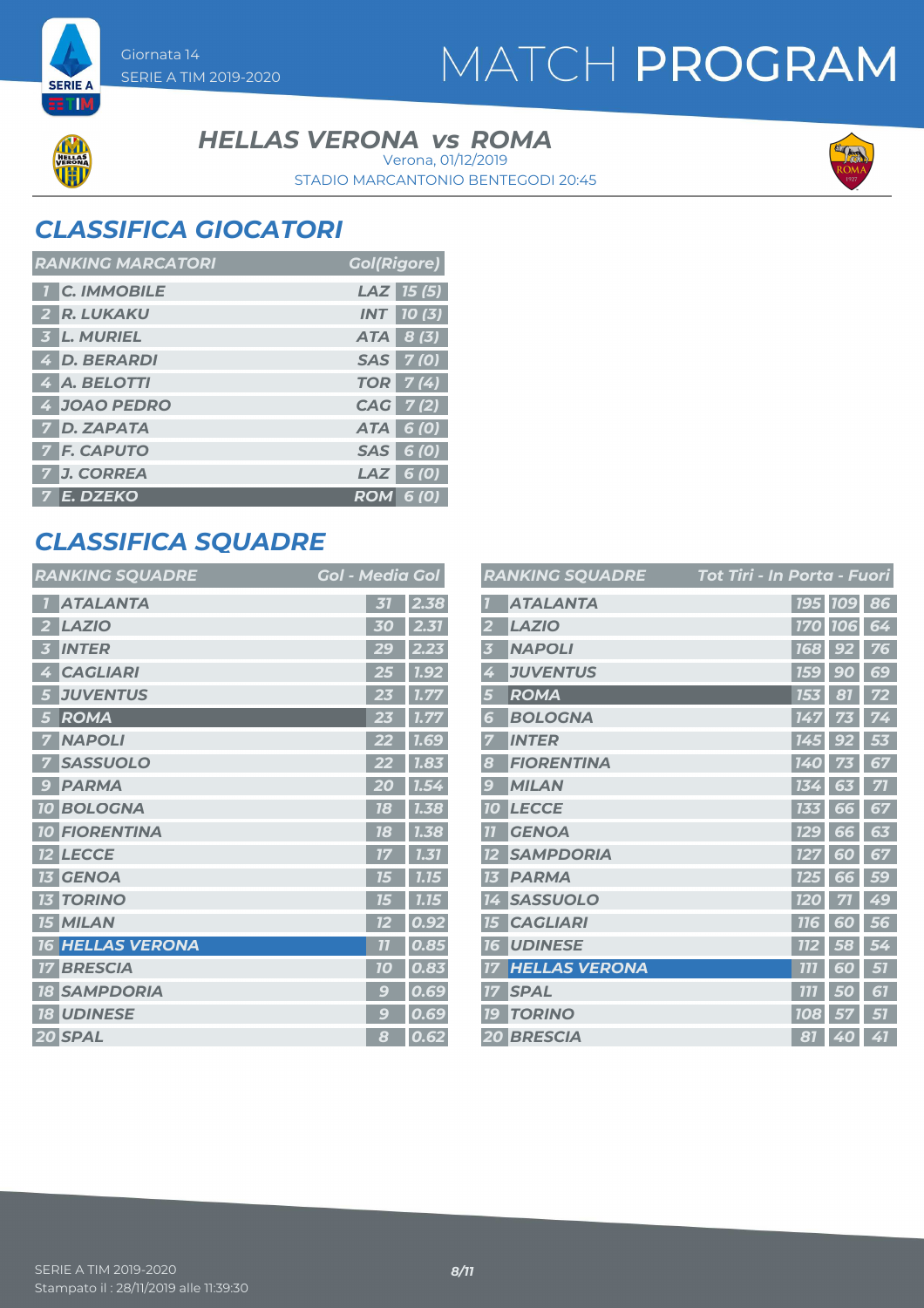

Giornata 14

SERIE A TIM 2019-2020

### **HELLAS VERONA vs ROMA**



STADIO MARCANTONIO BENTEGODI 20:45 Verona, 01/12/2019

| <b>RANKING SQUADRE</b>  | Assist         |
|-------------------------|----------------|
| <b>LAZIO</b>            | 24             |
| <b>ATALANTA</b>         | 20             |
| <b>NAPOLI</b>           | 17             |
| <b>INTER</b><br>4       | 16             |
| <b>PARMA</b>            | 15             |
| <b>SASSUOLO</b>         | 75             |
| <b>JUVENTUS</b>         | 13             |
| <b>FIORENTINA</b><br>8  | 12             |
| ROMA<br>8               | 12             |
| <b>10 CAGLIARI</b>      | 7 <sub>1</sub> |
| <b>BOLOGNA</b>          | 10             |
| <b>GENOA</b>            | 70             |
| <b>TORINO</b><br>13     | 8              |
| <b>14 LECCE</b>         | 7              |
| <b>14 UDINESE</b>       |                |
| <b>16 BRESCIA</b>       | 6              |
| <b>16 MILAN</b>         | 6              |
| <b>16 SPAL</b>          | 6              |
| <b>19 HELLAS VERONA</b> | 5              |
| <b>20 SAMPDORIA</b>     | 4              |

|                | <b>RANKING SQUADRE</b>  | Passaggi riusciti - % * |     |    |
|----------------|-------------------------|-------------------------|-----|----|
|                | <b>NAPOLI</b>           |                         | 495 | 86 |
| $\overline{2}$ | <b>JUVENTUS</b>         |                         | 488 | 86 |
| 3              | <b>SASSUOLO</b>         |                         | 478 | 86 |
| 4              | <b>INTER</b>            |                         | 456 | 84 |
| 5              | <b>ATALANTA</b>         |                         | 444 | 84 |
| 6              | <b>MILAN</b>            |                         | 441 | 85 |
| 7              | <b>LAZIO</b>            |                         | 420 | 83 |
| 8              | <b>ROMA</b>             |                         | 407 | 84 |
| 9              | <b>GENOA</b>            |                         | 399 | 83 |
|                | <b>10 BOLOGNA</b>       |                         | 397 | 82 |
| 11             | <b>FIORENTINA</b>       |                         | 373 | 82 |
|                | <b>12 UDINESE</b>       |                         | 330 | 79 |
|                | <b>13 TORINO</b>        |                         | 324 | 79 |
|                | <b>14 LECCE</b>         |                         | 323 | 81 |
|                | <b>15 HELLAS VERONA</b> |                         | 312 | 76 |
|                | <b>16 SPAL</b>          |                         | 308 | 79 |
|                | <b>17 CAGLIARI</b>      |                         | 300 | 77 |
|                | <b>18 SAMPDORIA</b>     |                         | 297 | 75 |
|                | <b>19 PARMA</b>         |                         | 291 | 78 |
|                | <b>20 BRESCIA</b>       |                         | 276 | 74 |

\* Valori medi per partita.

| <b>RANKING SQUADRE</b>              | Passaggi Chiave*        | <b>RANKIN</b>                 |
|-------------------------------------|-------------------------|-------------------------------|
| <b>LAZIO</b>                        | 5                       | <b>HEL</b>                    |
| <b>NAPOLI</b>                       | 5                       | <b>PAR</b>                    |
| <b>JUVENTUS</b>                     | 5                       | CAG                           |
| <b>ATALANTA</b><br>4                | 5                       | <b>UDII</b>                   |
| <b>INTER</b><br>5                   | 4                       | <b>INTE</b><br>5              |
| ROMA<br>6                           | 4                       | <b>BRE</b><br>6               |
| <b>FIORENTINA</b>                   | $\overline{\mathbf{3}}$ | <b>ATA</b>                    |
| <b>MILAN</b>                        | $\overline{\mathbf{3}}$ | <b>TOR</b><br>8               |
| <b>CAGLIARI</b><br>$\boldsymbol{9}$ | $\overline{\mathbf{3}}$ | <b>BOL</b><br>9               |
| <b>10 BOLOGNA</b>                   | $\overline{\mathbf{3}}$ | <b>10 FIOF</b>                |
| <b>GENOA</b><br>11                  | $\overline{\mathbf{3}}$ | <b>SAM</b><br>11              |
| <b>PARMA</b><br>11                  | $\overline{\mathbf{3}}$ | <b>12 MILA</b>                |
| <b>13 HELLAS VERONA</b>             | $\overline{\mathbf{3}}$ | <b>13 SPA</b>                 |
| <b>14 SASSUOLO</b>                  | $\overline{\mathbf{3}}$ | <b>14 JUV</b>                 |
| <b>15 TORINO</b>                    | 3                       | <b>15 LAZ</b>                 |
| <b>16 LECCE</b>                     | 3                       | <b>16 LEC</b>                 |
| <b>17 SAMPDORIA</b>                 | $\overline{\mathbf{3}}$ | <b>GEN</b><br>17 <sub>2</sub> |
| <b>18 UDINESE</b>                   | $\overline{\mathbf{3}}$ | ROM<br>18                     |
| <b>19 BRESCIA</b>                   | $\overline{\mathbf{2}}$ | <b>19 SAS</b>                 |
| <b>19 SPAL</b>                      | $\overline{2}$          | 20 NAP                        |

|                         | <b>RANKING SQUADRE</b> | Recuperi* |
|-------------------------|------------------------|-----------|
| $\overline{\mathbf{I}}$ | <b>HELLAS VERONA</b>   | 99        |
| $\overline{2}$          | <b>PARMA</b>           | 96        |
| $\overline{\mathbf{3}}$ | <b>CAGLIARI</b>        | 94        |
| 4                       | <b>UDINESE</b>         | 93        |
| 5                       | <b>INTER</b>           | 87        |
| 6                       | <b>BRESCIA</b>         | 86        |
| 7                       | <b>ATALANTA</b>        | 85        |
| 8                       | <b>TORINO</b>          | 85        |
| 9                       | <b>BOLOGNA</b>         | 85        |
|                         | <b>10 FIORENTINA</b>   | 84        |
|                         | <b>11 SAMPDORIA</b>    | 84        |
|                         | <b>12 MILAN</b>        | 84        |
|                         | <b>13 SPAL</b>         | 82        |
|                         | <b>14 JUVENTUS</b>     | 79        |
|                         | <b>15 LAZIO</b>        | 79        |
|                         | <b>16 LECCE</b>        | 77        |
|                         | <b>17 GENOA</b>        | 75        |
|                         | <b>18 ROMA</b>         | 74        |
|                         | <b>19 SASSUOLO</b>     | 72        |
|                         | 20 NAPOLI              | 71        |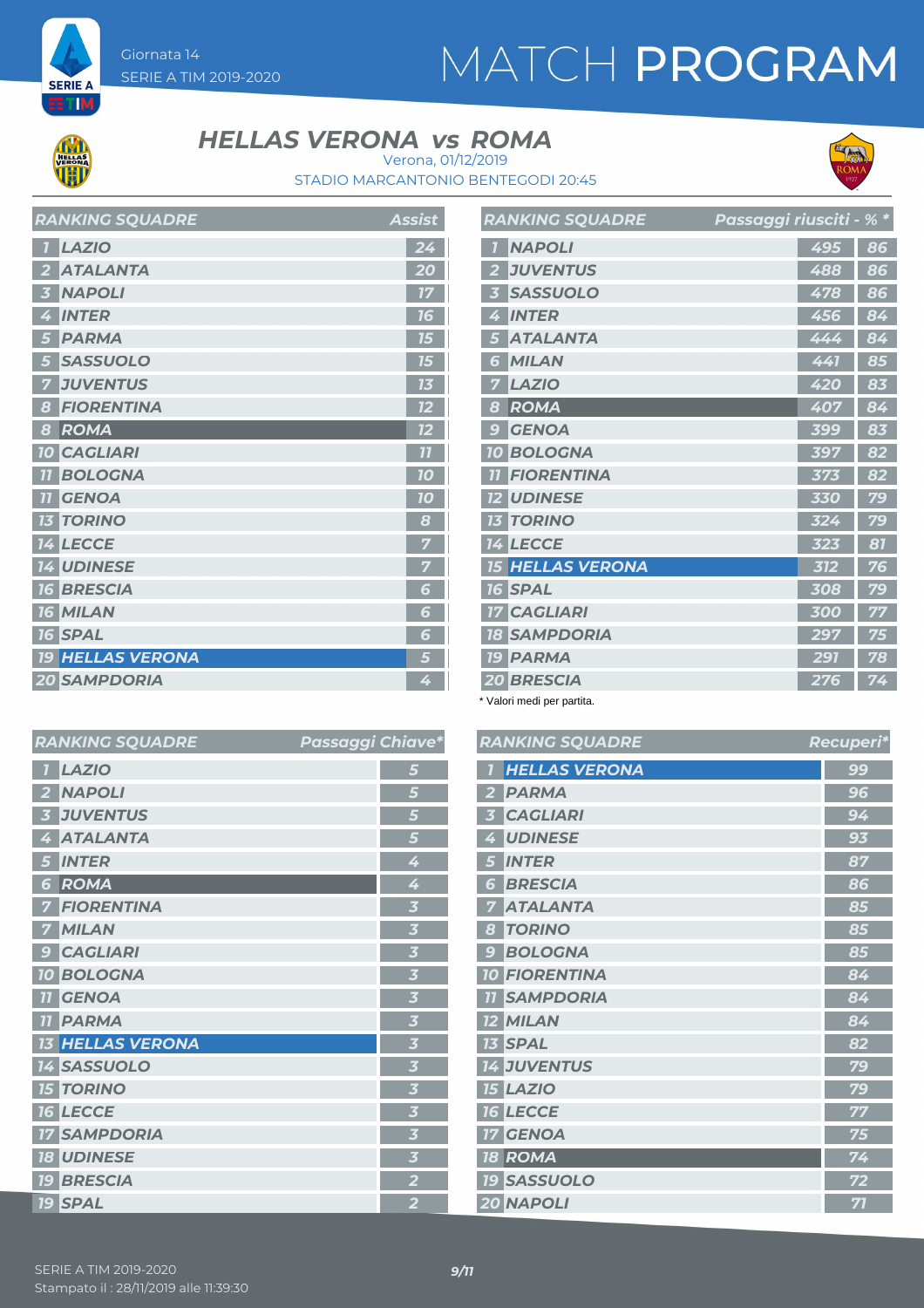Giornata 14 SERIE A TIM 2019-2020

# MATCH PROGRAM



**SERIE A ETM** 

#### **HELLAS VERONA vs ROMA**



STADIO MARCANTONIO BENTEGODI 20:45 Verona, 01/12/2019

|                 | <b>RANKING SQUADRE</b> | <b>Tot. Parate - Media</b> |      |
|-----------------|------------------------|----------------------------|------|
|                 | <b>SPAL</b>            | 55                         | 4.23 |
| $\overline{2}$  | <b>TORINO</b>          | 55                         | 4.23 |
| 51              | <b>PARMA</b>           | 55                         | 4.23 |
| Ø               | <b>GENOA</b>           | 54                         | 4.15 |
| 5               | <b>CAGLIARI</b>        | 53                         | 4.08 |
| 6               | <b>LECCE</b>           |                            | 3.9  |
| 7               | <b>LAZIO</b>           | 5<br>O                     | 3.8  |
| 8               | <b>JUVENTUS</b>        | 49                         | 3.77 |
| g               | <b>UDINESE</b>         | 49                         | 3.77 |
| 10 <sup>°</sup> | <b>BRESCIA</b>         | 46                         | 3.83 |
| 11              | <b>HELLAS VERONA</b>   | 45                         | 3.46 |
| 12              | <b>SAMPDORIA</b>       | 44                         | 3.38 |
| 73              | <b>MILAN</b>           | 44                         | 3.38 |
| 14              | <b>BOLOGNA</b>         | 43                         | 3.31 |
| 15 <sup>1</sup> | <b>SASSUOLO</b>        | 40                         | 3.33 |
| 76              | <b>FIORENTINA</b>      | 39                         | 3    |
| 17              | ROMA                   | 39                         | k    |
| 18              | <b>ATALANTA</b>        | 36                         | 2.77 |
|                 | <b>19 NAPOLI</b>       | 33                         | 2.54 |
|                 | <b>20 INTER</b>        | 31                         | 2.38 |

|                         | <b>RANKING SQUADRE</b> | <b>Media Km</b> |
|-------------------------|------------------------|-----------------|
| 7                       | <b>INTER</b>           | 110.872         |
| $\overline{2}$          | <b>PARMA</b>           | 109.381         |
| $\overline{\mathbf{3}}$ | <b>JUVENTUS</b>        | 109.316         |
| 4                       | <b>LECCE</b>           | 108.945         |
| 5                       | <b>ATALANTA</b>        | 108.497         |
| 6                       | <b>HELLAS VERONA</b>   | 108.486         |
| 7                       | <b>LAZIO</b>           | 108.239         |
| 8                       | <b>FIORENTINA</b>      | 107.765         |
| 9                       | <b>BOLOGNA</b>         | 107.678         |
|                         | <b>10 SAMPDORIA</b>    | 107.475         |
| 77                      | <b>BRESCIA</b>         | 107.089         |
|                         | <b>12 SASSUOLO</b>     | 106.997         |
|                         | <b>13 SPAL</b>         | 106.852         |
|                         | <b>14 MILAN</b>        | 106.705         |
|                         | <b>15 ROMA</b>         | 106.513         |
|                         | <b>16 UDINESE</b>      | 104.859         |
|                         | <b>17 CAGLIARI</b>     | 104.648         |
|                         | <b>18 NAPOLI</b>       | 103.371         |
|                         | <b>19 GENOA</b>        | 103.046         |
|                         | <b>20 TORINO</b>       | 102.432         |